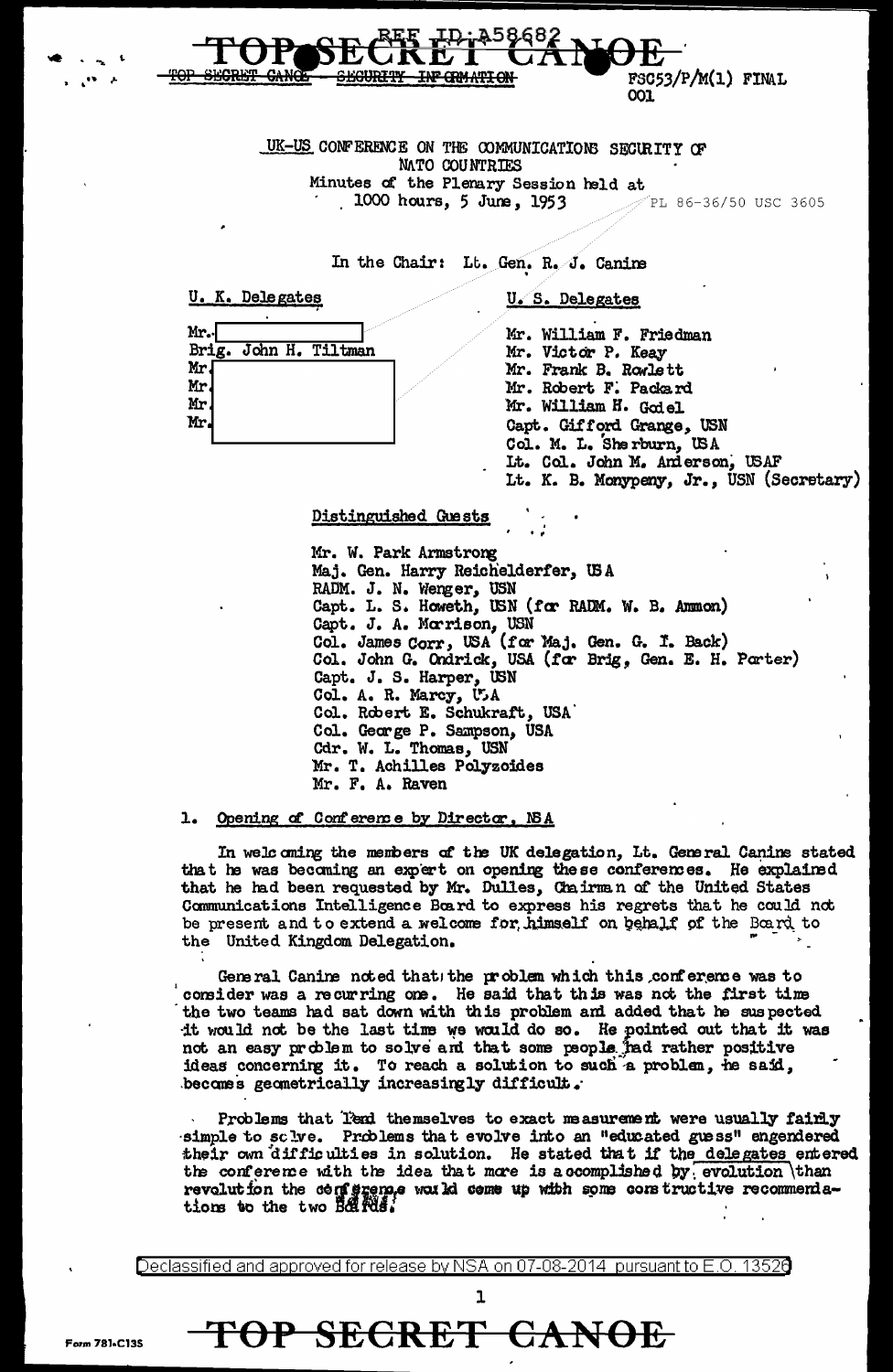## I**D:A58682** P/M(1) FINAL

He concluded by offering the facilities of the National Security Agency and the Secretary of the Board to the visiting delegations. He expressed the hope that they would take advantage of the entertainment facilities in the Washington area, and that this visit would be an exceedingly pleasant one.

PL-86-36/50 USC 3605

 $2.$ Remarks by Head of British Dolegation

replied on behalf of the British delegation and expressed Mr. his thanks to General Canine for the warm and hearty welcome extended. He expressed his appreciation for the arrangements and accommodation made available and said that he hoped the UK delegates could find time aside from the conference work to enjoy the entertainment provided by Washington.

He continued by explaining that as the UK viewed the situation there were two facets to the problem. First, there was the question of compelling NATO nations to comply with the regulations on use of NATO ciphers for documents which are properly graded NATO and COSMIC. Seconily, aside from compelling them to use NATO ciphers, it was necessary to face the fact that it was not enough to have just NATO, US, and UK ciphers secure; insecure national ciphers of MTO countries constituted a dangerous source of intelligence to our potential enemies.

He stated that if we were to take positive action to improve the cryptographic security of NATO nations we should

he continued, we could expect the Russians to get the essential lines of the picture which perhaps otherwise they would not get at all. If they did obtain it by other forms of intelligence, they would not get the information so quickly, so reliably, or so authentically.

He said that in time of shock and crisis the value would increase. In time of war there would be a greatly diminished flow of intelligence when other agencies had increased difficulty getting inform tion out of the country. In wartime, the Russians would no longer be able to use their embassies as a cloak to carry intelligence.

PL 86-36/50 USC 3605 EO  $3.3(h)$  (2)

# TOP SECRET CANOE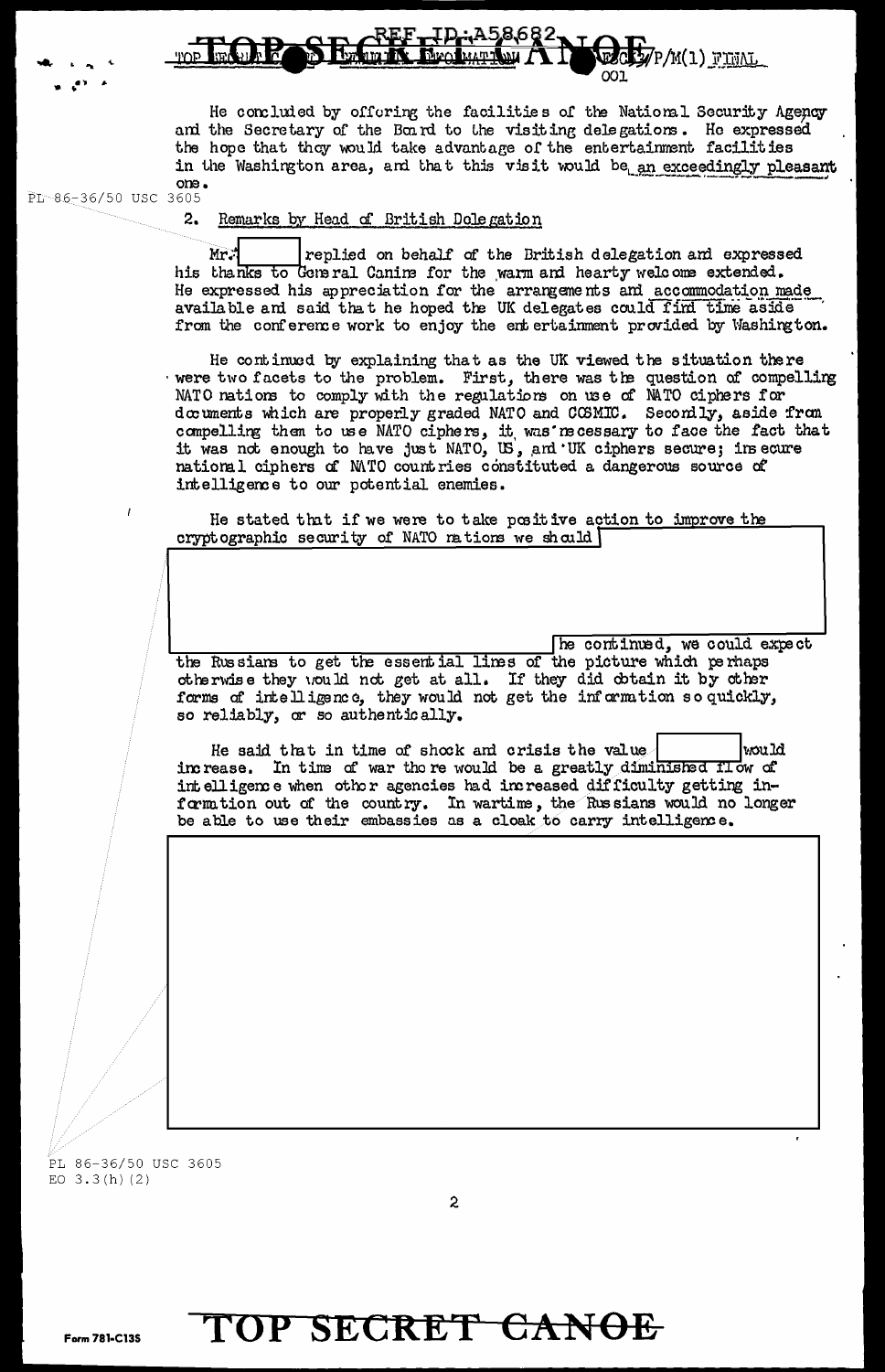

PL 86-36/50 USC 3605

001

 $Mr.$ Ithen suggested that the UK and US should plan a tripartite meeting with the French. He stated that we should tell the French that we had certain information about their national ciphers, and that we should not omit to give them an opportunity to say if they had any information about our ciphers and communications practices. Having had these sessions with the French we could then put on the table our ideas of the extent to which we felt that the security of our various communications systems was a matter of common concern. Having put the French in a satisfactory position--which might take some time-we should then proceed with them to tackle the problems of such other countries as may be decided at this conference.

On the question of timeliness, he said that it was his belief that this problem was one that could not wait, not only because it was dangerous to continue as we have in this dangerous world in which we live but also because the problem could not stand still. He said that if the UK and 'B did not take the lead in this matter, if we continued to refuse to di cuss COMSEC with NATO nations we should find that they would get advice and help from elsewhere and it might pass out of our hands entirely, since it was known that commercial firms were developing much more sophisticated crypt ographic equipment than before.

He said he would advocate saying in effect to MATO mations, "Lock what you are doing. Think what you are doing. If you don't like it, then we will propose a remedy." We could stop the leaks without allowing the discussion to diverge into cryptanalytical education.

If on the other hand we stood pat and allowed them to get help elsewhere, if we allowed them to make commitments for large expenditures on machines, we would then have a more difficult task convincing them that their machines, with which they wished to remedy the situation, were unsatisfactory. We might then have to educate them cryptanalytically far more than we would have to if we set to work to put matters right now.

### 3. Selection of Chairman of the Conference

General Canine invited to assume chairmanship of the expressed his warm appreciation for the offer Conference. | but stated that he would much prefer to see a US chairman of the conference. He requested that, with Ceneral Canine's permission, he be excused from the offer. General Canine then proposed that Mr. Friedman, Head of the US Delegation, serve as the irman. This proposal was accepted by the conference.

#### Remarks by Chairman of the Conference 4.

Mr. Friedman thanked General Canine and expressed his appreciation for the honor. He stated that he considered the Chairmanship represented a rather hazardous mission and added that it was also hazardous for the members of the UK delegation as well as for the US delegation. He explained that the hazard exists because all the delegates were going to run the risk of becoming exposed to a very dangerous occupational disease which he termed Mcryptologic schizophrenia."

فيتعدر

EO  $3.3(h)(2)$ PL 86-36/50 USC 3605

# TOP SECRET CANOE